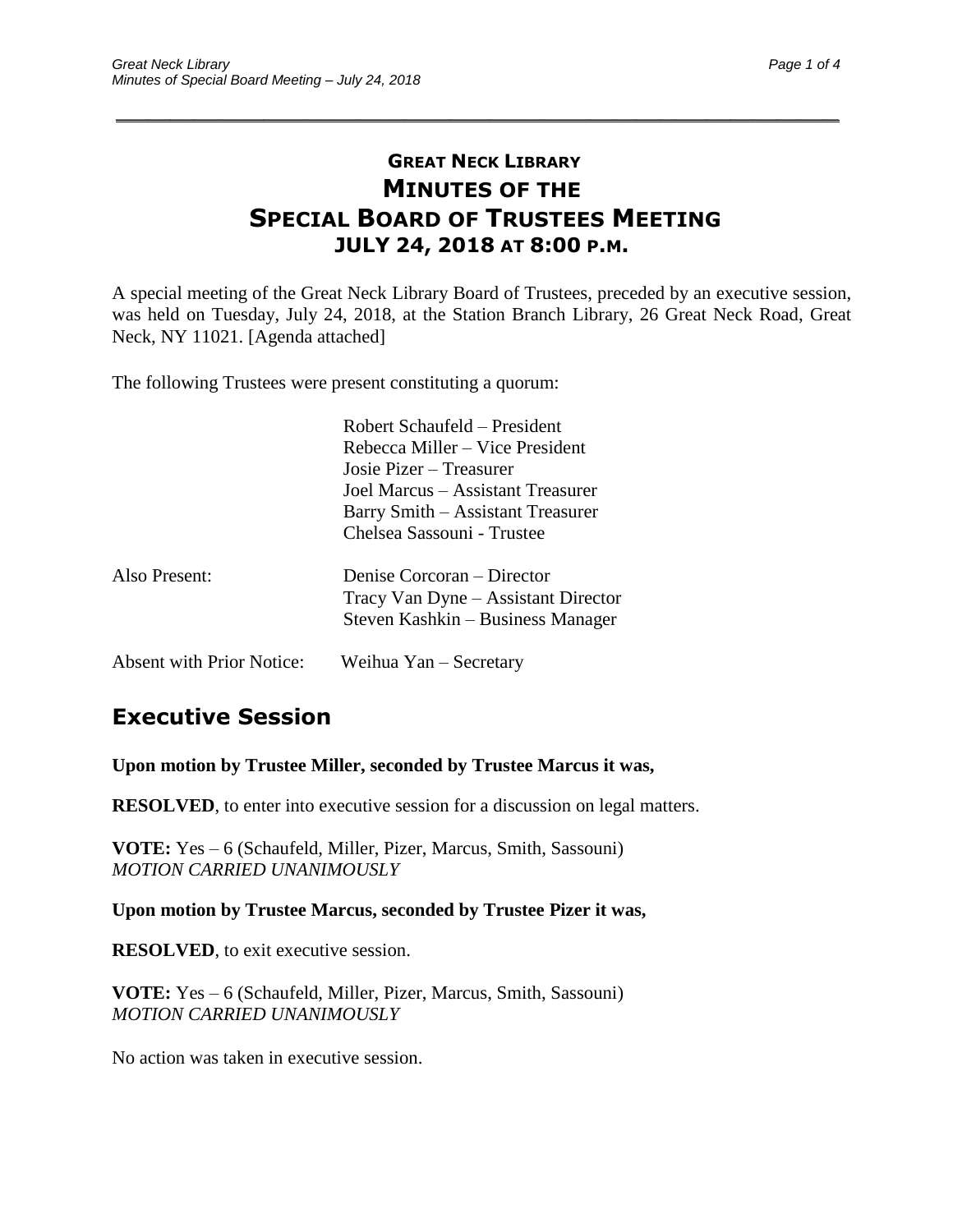# **Call to Order**

President Schaufeld called the public meeting to order at 8:15 p.m. In Trustee Yan's absence, Trustee Smith was appointed Acting Secretary for the evening.

## **Secretary's Report of Nominating Endorsed Candidates**

Trustee Smith read aloud the Nominating Committee Endorsed Candidates Report for the October 29, 2018 election. The report was accepted by the Board of Trustees.

Text of Report below:

The Nominating Committee has endorsed the candidates below to fill four seats on the Library Board of Trustees and three seats on the Nominating Committee that will be expiring January 2019.

### BOARD OF TRUSTEES

Four Year Term January 2019-2023 for the seat currently held by Robert Schaufeld: Liman Mimi Hu Four Year Term January 2019-2023 for the seat currently held by Joel Marcus: David Zielenziger Remaining Two Year Term January 2019-2021 for Doug Hwee's seat: Josie Pizer Remaining One Year Term January 2019-2020 for Francine Ferrante Krupski's seat: Scott Sontag

#### NOMINATING COMMITTEE

Three Year Term January 2019-2022 for the seat currently held by Howard Esterces: Francine Ferrante Krupski Three Year Term January 2019-2022 for the seat currently held by Donald Panetta: William Gens Remaining Two Year Term January 2019-2021 for Samuel Gottlieb's seat: Alex Au

### **Payroll Changes**

**Upon motion by Trustee Pizer and seconded by Trustee Miller, and after discussion, it was,**

**RESOLVED,** that the Great Neck Library Board of Trustees accept the Payroll Change report of June 1 through June 30, 2018 as presented, which has been reviewed by the Finance Committee.

**VOTE:** Yes – 6 (Schaufeld, Miller, Pizer, Marcus, Smith, Sassouni) *MOTION CARRIED UNANIMOUSLY*

### **Budget Transfers**

### **Upon motion by Trustee Pizer and seconded by Trustee Marcus, and after discussion, it was,**

**RESOLVED,** that the Great Neck Library Board of Trustees authorize the transfer of \$50,000 into the Landscaping Fund; \$100,000 into the Branch and Special Services Fund; and the transfer of \$50,000 into the Bond Retirement Fund. Such transfers are to come from the 2018 budget in the General Fund.

**VOTE:** Yes – 6 (Schaufeld, Miller, Pizer, Marcus, Smith, Sassouni) *MOTION CARRIED UNANIMOUSLY*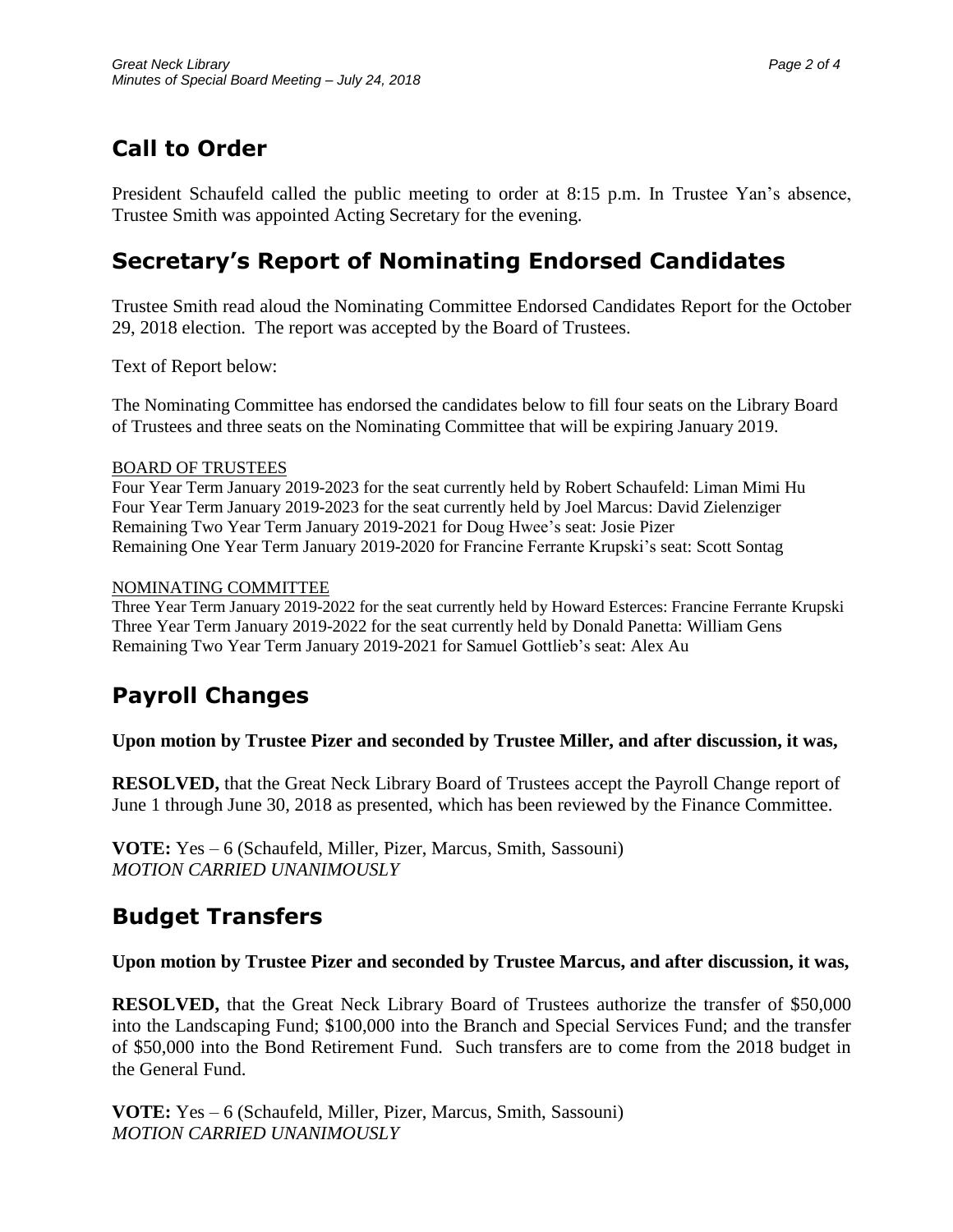## **Formation of Technology Committee and Appointment of Members**

President Schaufeld appointed the following members to the newly formed Technology Committee: Weihua Yan (Chair), Robert Schaufeld, Barry Smith, Chelsea Sassouni, Denise Corcoran, Cindy Simeti and Garry Horodyski.

## **Approval of Head of Reference Job Posting and Description**

**Upon motion by Trustee Marcus and seconded by Trustee Sassouni, and after discussion, it was,**

**RESOLVED,** that the Great Neck Library Board of Trustees accept the Head of Reference Job Posting and Description as attached.

**VOTE:** Yes – 6 (Schaufeld, Miller, Pizer, Marcus, Smith, Sassouni) *MOTION CARRIED UNANIMOUSLY*

*Public Comment: N. Penner* 

## **Approval of Final Renovation Plan for Station Branch**

**Upon motion by Trustee Smith and seconded by Trustee Marcus, and after discussion, it was,**

**RESOLVED,** that the Great Neck Library Board of Trustees approve the Design Development Documents for the renovation of the Station Branch Library, subject to additional changes, by MDA Designgroup, and authorize MDA to proceed with the next steps for construction approval subject to approval by Kabro Associates.

**VOTE:** Yes – 6 (Schaufeld, Miller, Pizer, Marcus, Smith, Sassouni) *MOTION CARRIED UNANIMOUSLY*

*Public Comment: D. Zielenziger, M. DiCamillo, N. Penner*

### **Approval of Meeting Room Wall and Entry Design for Parkville Branch**

**Upon motion by Trustee Miller and seconded by Trustee Pizer, and after discussion, it was,**

**RESOLVED,** that the Great Neck Library Board of Trustees approve the frameless door design for the Parkville Branch Library meeting room wall entry, subject to MDA Designgroup verifying compliance with Fire Rating Regulation and RFID security system specification compatibility.

**VOTE:** Yes – 6 (Schaufeld, Miller, Pizer, Marcus, Smith, Sassouni) *MOTION CARRIED UNANIMOUSLY*